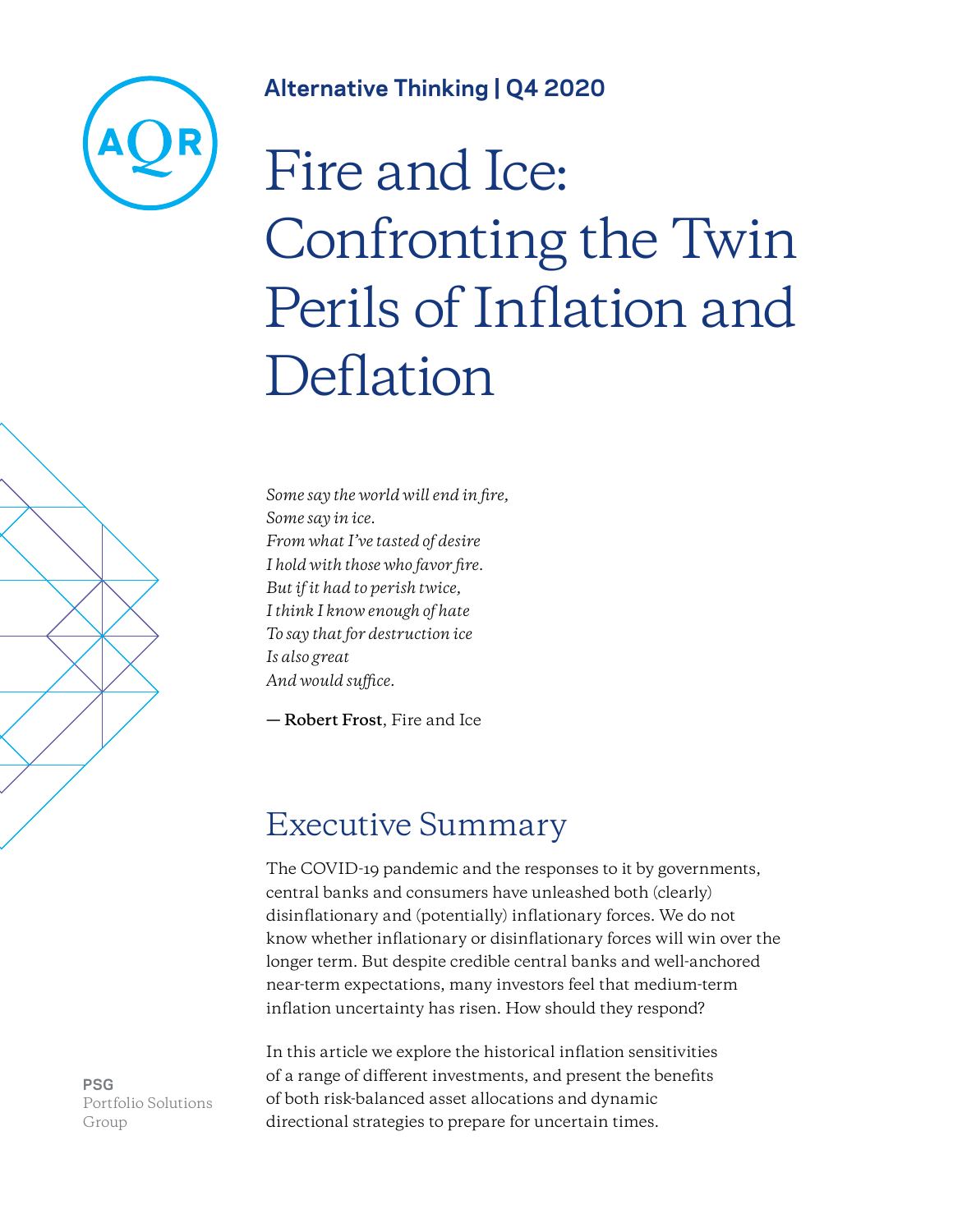# Contents

| <b>Inflation Environment and Outlook</b>                              | $\overline{3}$ |
|-----------------------------------------------------------------------|----------------|
| How Should Investors Respond to Medium-Term<br>Inflation Uncertainty? | 6              |
| <b>Measuring Historical Inflation Sensitivities</b>                   | 7              |
| Challenges, Caveats and Metrics                                       |                |
| Results                                                               |                |
| Non-Linearities                                                       |                |
| Inflation Sensitivity vs. Long-Term Expected Return                   |                |
| Putting It All Together                                               | 10             |
| <b>Final Thoughts</b>                                                 |                |
| References                                                            | 13             |
| Appendix                                                              | 14             |

### **About the Portfolio Solutions Group**

The Portfolio Solutions Group (PSG) provides thought leadership to the broader investment community and custom analyses to help AQR clients achieve better portfolio outcomes.

*We thank Alfie Brixton, Jordan Brooks, Thomas Maloney and Ashwin Thapar for their work on this paper. We also thank Pete Hecht, Antti Ilmanen, Michael Katz, Christopher Palazzolo and Scott Richardson for their helpful comments.*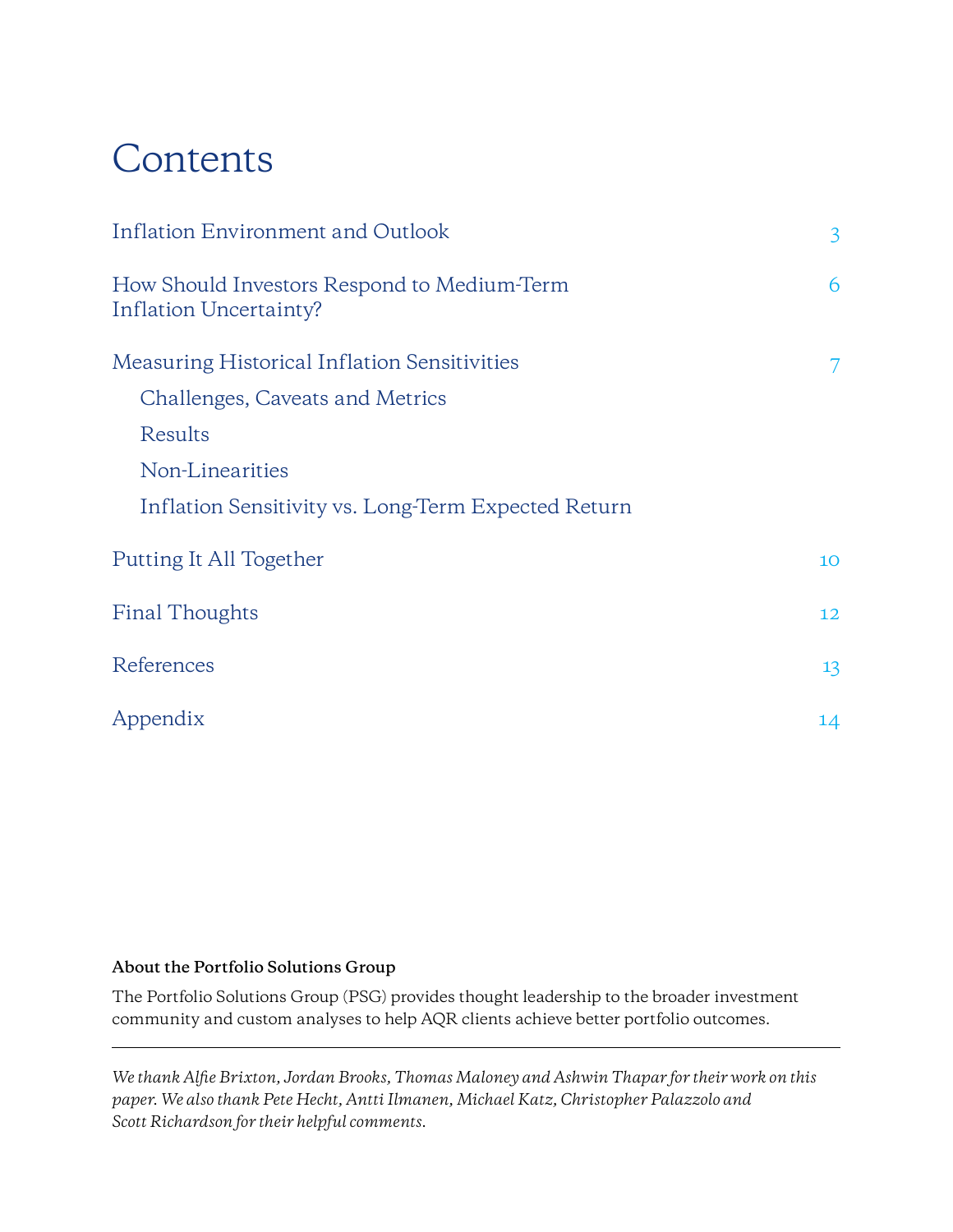# <span id="page-2-0"></span>Inflation Environment and Outlook

During the 2010s, inflation remained stubbornly low. The first half of the decade saw record low interest rates and quantitative easing, and the second half was characterized by sustained positive growth and tightening labor markets. But inflation was nowhere to be seen in major economies.

At least two secular disinflationary forces played a role. Firstly, increased globalization reduced both production costs and worker bargaining power. Secondly, technological advances drove cost savings that extended far beyond the tech sector itself.<sup>1</sup> More specifically to the 2010s, most commodity prices fell after a boom in the previous decade.

In early 2020, the COVID-19 pandemic and associated lockdowns and consumer responses unleashed substantial disinflationary forces in the shorter term: plummeting demand and employment across many sectors. The large output gap shown in **Exhibit 1a** is projected to

take several years to close. A related collapse in the oil price was exacerbated by a price war between producers, and as of late 2020 it remains near the previous decade's lows.

Meanwhile, central banks and governments have enacted a raft of stimulative policies that may be inflationary over the longer term. According to the quantity theory of money, an increase in the money supply can cause inflation unless it is matched by output growth or offset by a slowing of the circulation of money. The year 2020 saw an increase in money supply exceeding anything seen during the Global Financial Crisis (**Exhibit 1b**). However, this was tempered by a reduction in the velocity (circulation) of money, and the eventual net effect is unclear. Another source of uncertainty is the possibility that globalization, which was already meeting resistance in the late 2010s in the form of escalating trade wars, could face further barriers as a result of the pandemic even if vaccines are successfully deployed.

### **Exhibit 1: The pandemic unleashed disinflationary forces and (potentially) inflationary responses**



Source: Congressional Budget Office (CBO), Federal Reserve Economic Data. Dashed line is CBO projected data as of July 2020.

1 Shifting demographics are also sometimes cited, though their impact is more ambiguous.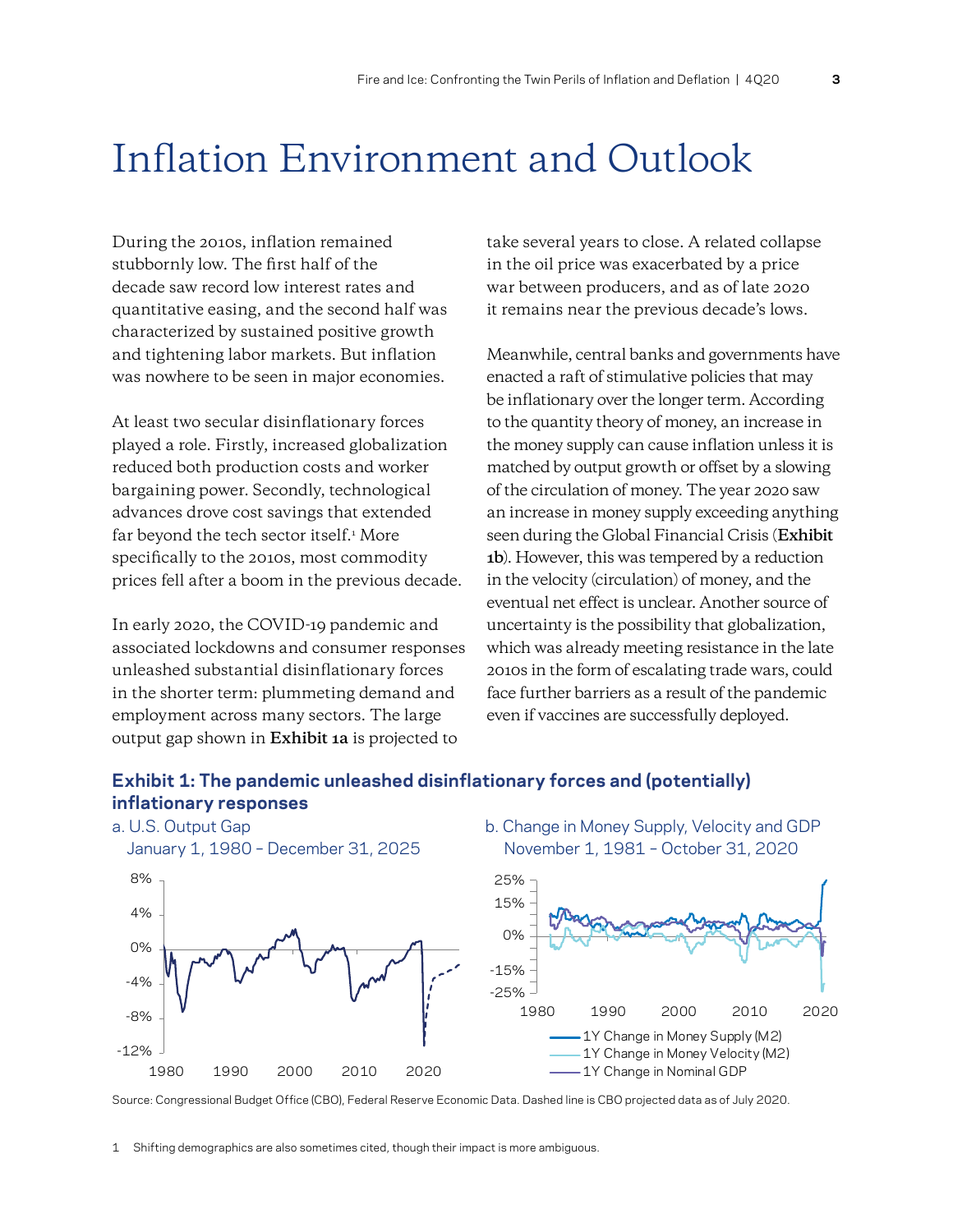Some investors believe the net result of these events is heightened uncertainty for inflation's medium-term prospects. However, at the end of 2020, economists' forecast data shows little evidence of this — expectations for the next decade remain firmly anchored around 2% (**Exhibit 2a**). We can also attempt to extract the distribution of inflation expectations from CPI cap and floor option pricing. **Exhibit 2b** shows that the implied probability of higher U.S. inflation has risen noticeably but remains low. It is substantially lower than it was either in the years after the GFC, or more recently in 2017-2018.<sup>2</sup>





#### b. Estimating U.S. Inflation Uncertainty from Options (5-Year Horizon), Jan 2010 – Dec 2020



Source: Survey of Professional Forecasters, Federal Reserve Bank of Minneapolis, AQR. Chart (a) shows cross-sectional dispersion in quarterly forecasts for annual average CPI over the next 10 years. Chart (b) shows risk-neutral probabilities implied by CPI caps and floors, from Federal Reserve Bank of Minneapolis website.

Finally, we can look at bond markets. The *inflation risk premium* is the premium demanded by nominal bond investors for

bearing inflation risk. A crude estimate of this premium is the amount by which TIPS breakeven inflation exceeds survey-based

<sup>2</sup> Care should be taken when interpreting these risk-neutral probabilities, as discussed in Nagel (2016). They embed risk premia as well as expected probability, and may reflect some combination of uncertainty and disagreement among market participants.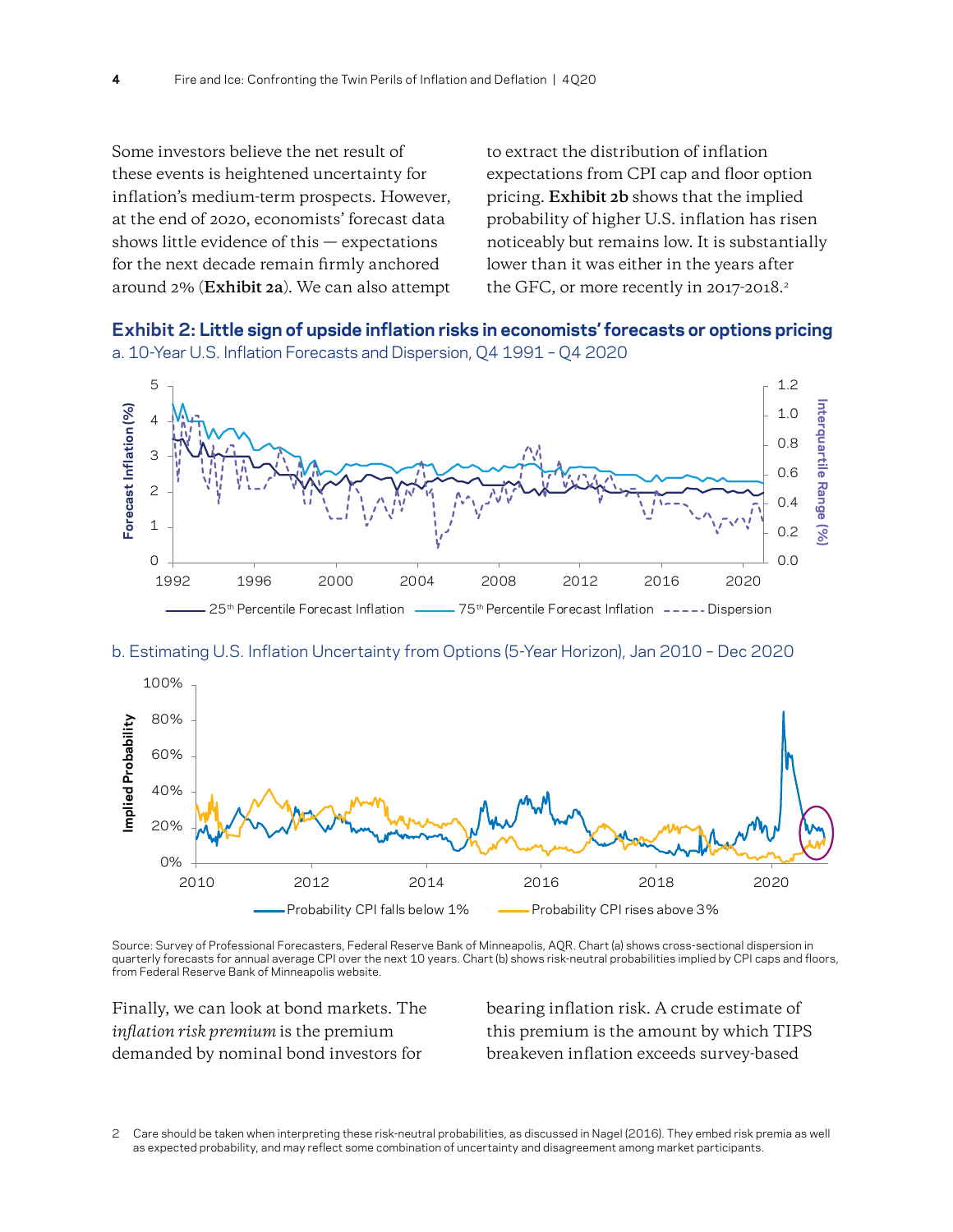expected inflation over the same horizon, as plotted in **Exhibit 3**. 3 At the end of 2020 these estimates were negative for both U.S. and eurozone bonds (though becoming less negative in the U.S., see red oval), suggesting investors may be more averse to *deflation risks* than *inflation risks*, and are willing to pay a premium to own nominal bonds. This

makes sense in that a deflationary recession (the Global Financial Crisis) was the most damaging recent event for most portfolios. We believe investors who are deallocating from bonds in the expectation of higher inflation should keep such alternative outcomes in mind.



**Exhibit 3: Estimating the Inflation Risk Premium** 

Source: Consensus Economics, Bloomberg, AQR. Estimated inflation risk premium calculated as 10-year breakeven inflation rate from Bloomberg minus Consensus Economics average 1-10-year inflation forecast. U.K. inflation forecast is for RPI, in line with U.K. inflationlinked bonds, whereas U.S. and German forecasts use CPI.

With expectations well-anchored, central banks have the tools to bring inflation down (pushing it up from low levels has proved more challenging). Therefore, sustained future inflation is likely to require their policy sponsorship. This pro-inflation bias could come from explicit changes to monetary policy frameworks — the Federal Reserve already announced in August 2020 a policy change towards average inflation targeting — or from cyclical leniency in interpreting mandates to maintain low and stable inflation.

In summary, as of late 2020 the likelihood of an upside inflation surprise seems small in the short term, but in the medium term there may be larger uncertainties. The 2010s cast doubt on traditional models that wrongly predicted rising inflation. On the other hand, there are plausible arguments that the present wave of stimulus may (eventually) be more inflationary than the responses to the Financial Crisis of 2008. Are prudent investors obliged to choose a side in this battle of fire and ice, or is there another way?

<sup>3</sup> Breakeven inflation is nominal yield minus TIPS yield at a given maturity, and in theory equates to expected inflation plus required premia. The simple difference in Exhibit 3 should be interpreted with caution, as it reflects not only the inflation risk premium but also time-varying liquidity premia in TIPS and other supply/demand forces. For example, the chart shows that early investors in U.S. TIPS in the late 1990s demanded a substantial liquidity premium. The difference may also reflect the fact that survey forecasts may be baseline (median) estimates, while market-implied expectations may represent a probability-weighted mean.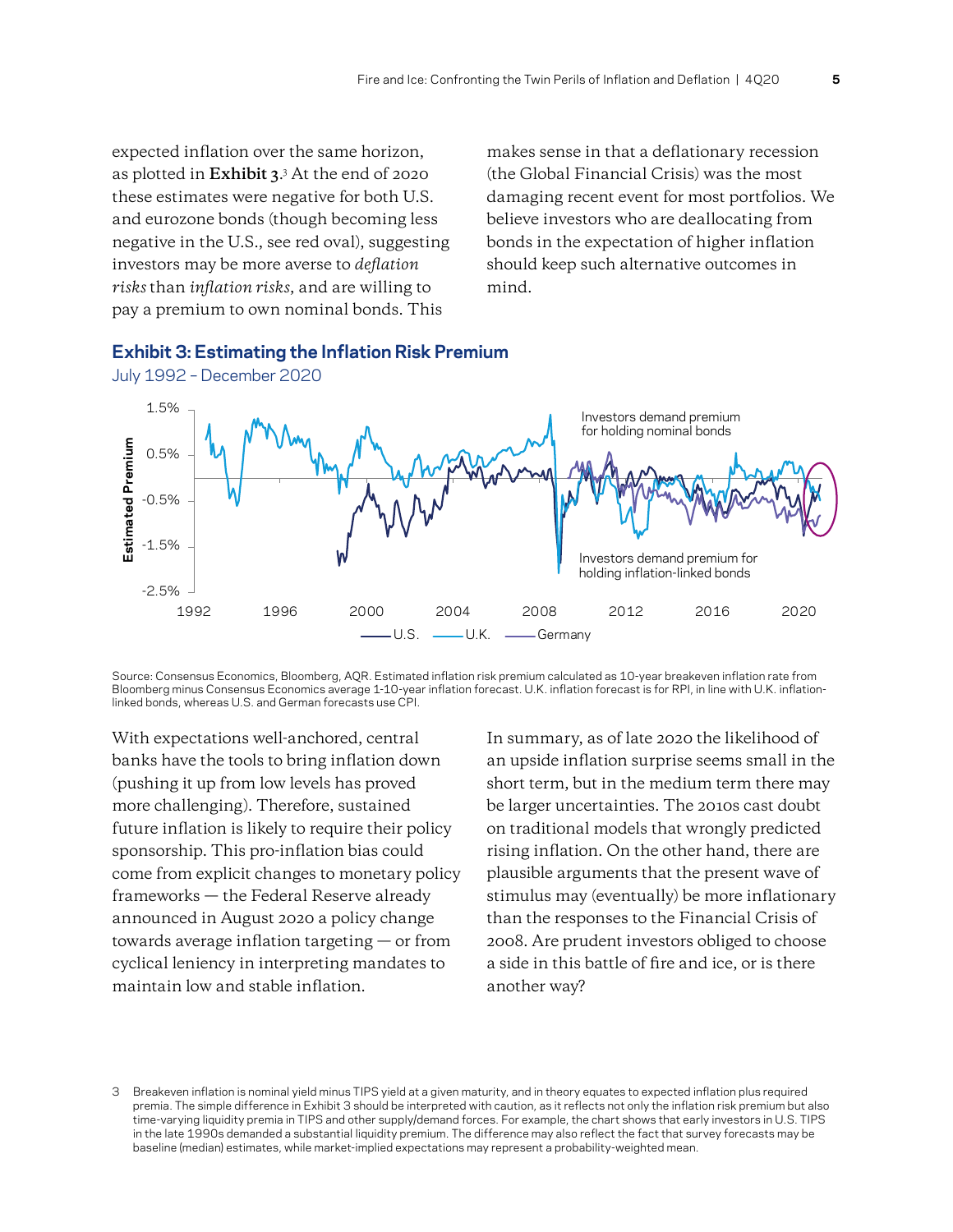# <span id="page-5-0"></span>How Should Investors Respond to Medium-Term Inflation Uncertainty?

Some investors and asset managers have suggested a decisive shift in asset allocation is justified in this environment. For them, the combination of unattractive bond yields, lower bounds that may constrain nominal more than real bond yields, and perceived upside inflation risks over the medium term, implies a tilt away from nominal bonds and towards inflation-linked bonds, precious metals and other real assets.

For this strategy to be profitable, investors must believe the market has underestimated inflation risks, and must act before higher inflation expectations are reflected in asset prices.4 This is a defensible approach but we advise investors to be wary of overconfidence. The implications of other outcomes must also be considered — for example, such a tilt is likely to perform poorly in a prolonged disinflationary recession. In recent decades globally, secular stagnation — weak growth accompanied by low inflation — has been much more prevalent than stagflation. Tactical tilts should be sized according to conviction.

An alternative (or complementary) approach is to adjust your portfolio to be more resilient to a range of outcomes. To be effective, this approach is likely to require financial tools such as prudent leverage and the use of derivatives (directly or delegated to managers). Two examples are listed in **Exhibit 4.**

#### **Exhibit 4: Candidate strategies for improving inflation resilience**

| Better risk balance across<br>asset classes, including<br>inflation-sensitive assets | • Uses leverage to improve macro diversification<br>• Nominal bonds are retained for disinflationary outcomes<br>· Sizeable allocation to commodities and other inflation-<br>sensitive assets for inflationary scenarios<br>• Equities for growth exposure |
|--------------------------------------------------------------------------------------|-------------------------------------------------------------------------------------------------------------------------------------------------------------------------------------------------------------------------------------------------------------|
| <b>Dynamic strategies:</b>                                                           | • Respond to changing macro environment by following trends<br>in prices and in macro fundamentals                                                                                                                                                          |
| • Trend following                                                                    | • Can go long or short bonds and inflation sensitive assets                                                                                                                                                                                                 |
| • Global macro                                                                       | • Can perform well in both inflationary and deflationary<br>environments (especially if extreme or sustained)                                                                                                                                               |

Whether an investor wishes to position a portfolio in expectation of a particular inflation outcome, or increase resilience to a range of possible outcomes, he or she will need to understand

how different asset classes and sectors can be expected to respond to inflation news. We turn to this subject now, before returning to the above candidate strategies in the final section.

<sup>4</sup> There may also be opportunities to profit from initial underreaction to inflationary news (trends and macro momentum effects) but this is best achieved with a well-diversified dynamic strategy, as we discuss later.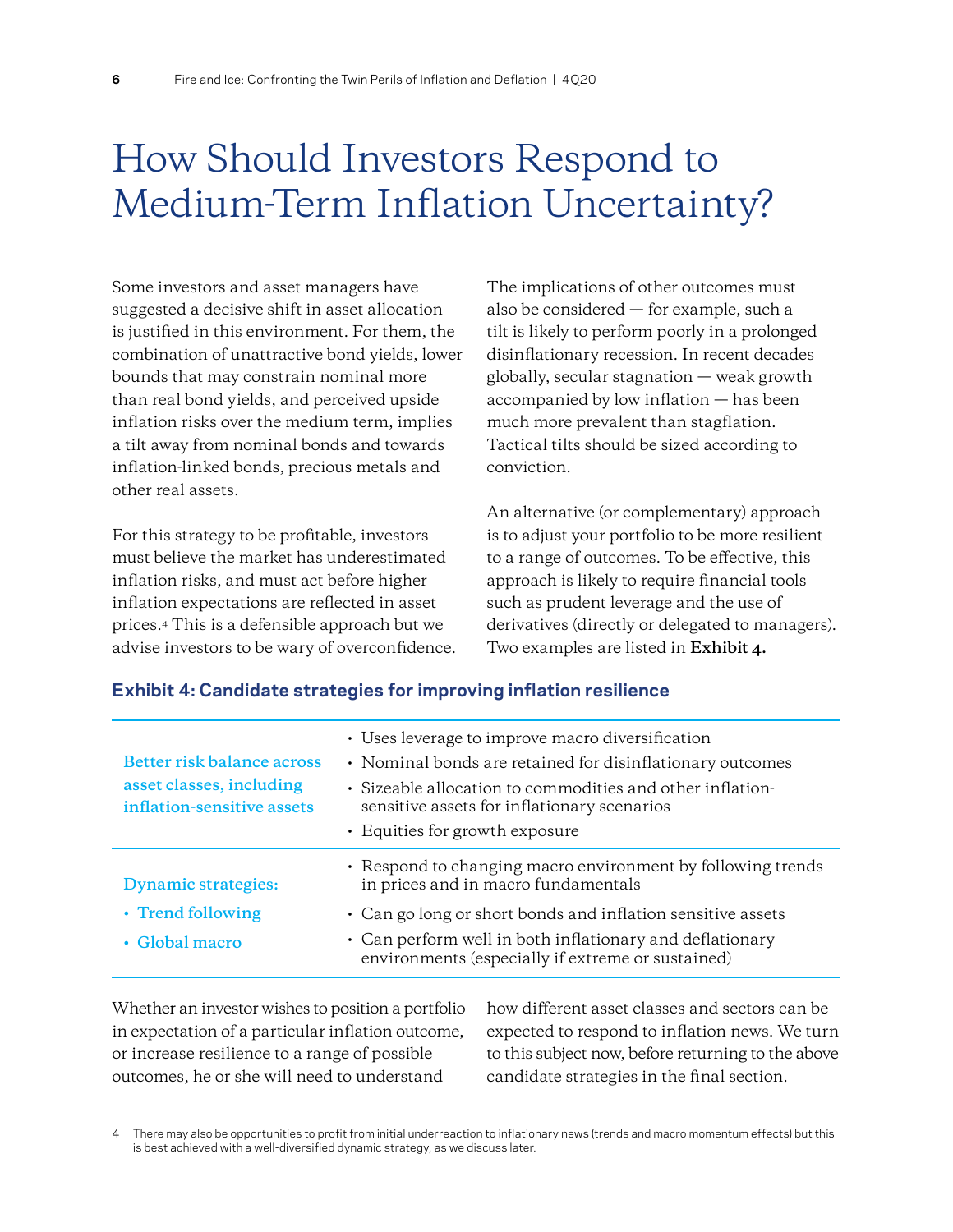# <span id="page-6-0"></span>Measuring Historical Inflation Sensitivities

### <span id="page-6-1"></span>**Challenges, Caveats and Metrics**

The sensitivities of different investments to inflation can vary through time and can be hard to disentangle from sensitivities to other variables such as economic growth. Some assets that suffer when inflation rises may offer more resilient real returns over the longer term. Others may fare best when inflation is moderate and stable, and suffer at extremes. Different metrics and different periods can lead to very different results.

The choice of **sample period** is a difficult one. Long histories of inflation data exist, but span different monetary systems and so may give results that are not fully applicable to the current era. Any post-war analysis tends to be dominated by outcomes during the Great Inflation of the mid-70s to early-80s, raising the risk of sample-specific results. And inflationlinked bonds have only existed since 1981 (U.K.), 1997 (U.S.), and 2006 (Germany); none were available during major inflationary episodes. More recent periods have the advantages of broader data availability and consistent monetary systems, but inflation expectations have been extremely well-anchored since the late 1990s. Shorter samples will contain no major inflationary episodes. Also, analysis of longer-horizon sensitivities is limited by the small number of independent observations. We show our main results for two different periods.

Because of the above challenges, we favor a **broad metric** that combines several different measures to produce more stable and robust results. Specifically, we combine three different approaches to measuring asset responses to unexpected inflation, and related changes in inflation expectations.<sup>5</sup> Each is designed to control for concurrent changes in the growth environment, to better isolate inflation sensitivity.

#### <span id="page-6-2"></span>**Results**

**Exhibit 5a** shows our broad metric for major asset classes since 1972 (with TIPS and breakevens extended back using synthetic data). Stocks, bonds and real estate all exhibit negative sensitivity, which is a reminder that an unanchoring of inflation expectations could have grave consequences for many investors. Credit and TIPS have sensitivities near zero, while breakevens, commodities and gold exhibit strong positive sensitivity and therefore offer protection in inflationary scenarios. A simple risk parity portfolio shows noticeably more resilience than a traditional stock/bond portfolio.<sup>6</sup>

**Exhibit 5b** shows the same analysis over the shorter period since TIPS were first introduced. It also includes a basket of emerging market currencies, which have offered inflation protection comparable with that of breakevens. The sensitivity of equities is slightly positive over this more recent period, consistent with demand-driven inflation shocks and the complete absence of severe inflationary episodes.

<sup>5</sup> These are described in the Appendix and were developed from measures first outlined in Katz and Palazzolo (2010).

<sup>6</sup> This metric measures the sensitivity of excess-of-cash performance, so cash itself has a sensitivity of zero by definition. But note that cash currently delivers negative real returns in most markets.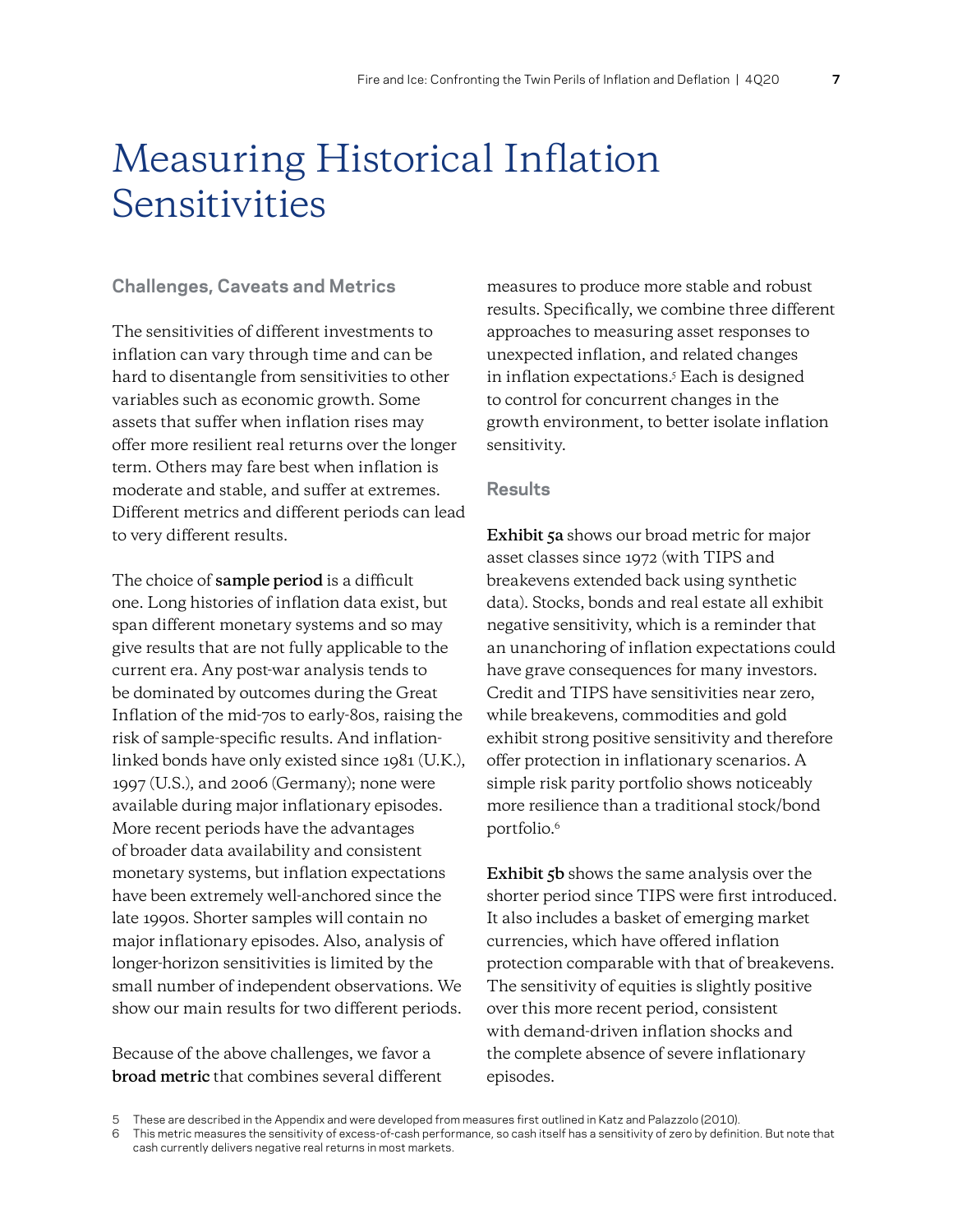

#### **Exhibit 5: U.S. Inflation Sensitivity Metric for Major Asset Classes**

\* Before March 1997, TIPS and Breakevens are synthetic series built using survey-based inflation expectations. Source: AQR, Bloomberg, Survey of Professional Forecasters, U.S. Bureau of Labor Statistics. Inflation sensitivity metric controls for growth exposure. See Appendix for details of metric and asset class proxies.

### <span id="page-7-0"></span>**Non-Linearities**

So far, we have reported a broad summary measure of inflation sensitivity. But do investments exhibit similar sensitivities to upside and downside inflation shocks? In **Exhibit 6** we show risk-adjusted betas to positive and negative 1-year inflation surprises, controlling for growth surprises. The size of each bubble is the beta, and the color indicates the sign: green means the investment benefits from surprises of that sign, while red means it tends to underperform.

The relationships for the first three asset classes are approximately linear after we control for growth exposure. However, while equities and bonds have tended to suffer fairly equally when inflation surprises on the upside, bonds have benefitted much more from downside surprises. In other words, equity markets tend to favor a stable inflation environment and are not guaranteed to perform well in a disinflationary scenario, especially if it is accompanied by slow or negative growth. In an environment of twosided inflation risks, this result supports the case for maintaining an allocation to nominal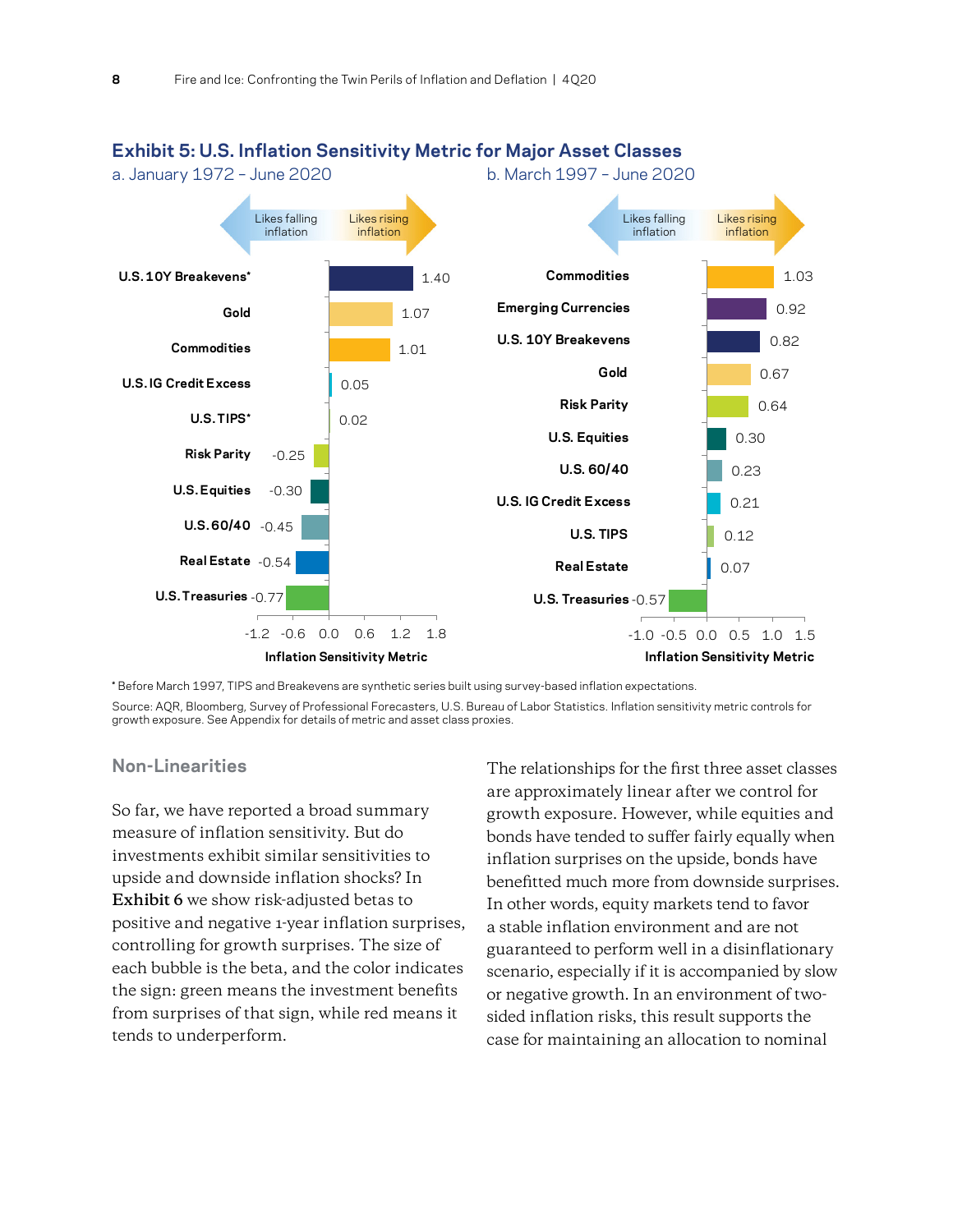bonds. As expected, commodities have the opposite sensitivities to equities and bonds, offering upside inflation protection.

We also show results for a hypothetical **trend following** strategy (harnessing price trends in many instruments across several asset classes), and a hypothetical **macro momentum** strategy that seeks to exploit trends in fundamentals such as inflation, international trade, monetary policy and risk sentiment. Both strategies exhibit modest average inflation sensitivities

over our full sample, which is no surprise as they are designed to be uncorrelated to traditional markets over the long term. But in Exhibit 6 they are seen to benefit from inflation surprises in either direction (i.e., they exhibit positive beta to upside surprises and negative beta to downside surprises). These dynamic strategies tend to thrive in environments of large or persistent upside or downside inflation surprises, which may be a useful trait in the current environment of two-sided risks.

#### **Exhibit 6: Sensitivities to Upside and Downside 1-Year Inflation Surprises**  January 1972 – June 2020



Source: AQR, Bloomberg, Survey of Professional Forecasters, U.S. Bureau of Labor Statistics. Asset returns scaled to 10% volatility to aid comparison. Sample divided into positive and negative inflation surprise samples, then quarterly overlapping 1-year asset returns regressed on contemporaneous inflation and growth surprises. Inflation surprise betas reported in chart. See Appendix for proxies and construction of hypothetical portfolios. Hypothetical performance results have certain inherent limitations, some of which are disclosed in the Appendix.

### <span id="page-8-0"></span>**Inflation Sensitivity vs. Long-Term Expected Return**

For constrained investors, it is important to consider long term expected return trade-offs when adjusting the inflation sensitivity of a portfolio. **Exhibit 7** shows plausible longterm expected Sharpe ratio assumptions

on the x-axis and the inflation sensitivity metric on the y-axis. Commodities have offered inflation protection comparable with breakevens, but with a positive expected return. And a risk parity portfolio not only has less sensitivity to inflation than a stock/ bond portfolio, but also a higher expected risk-adjusted return (black arrow).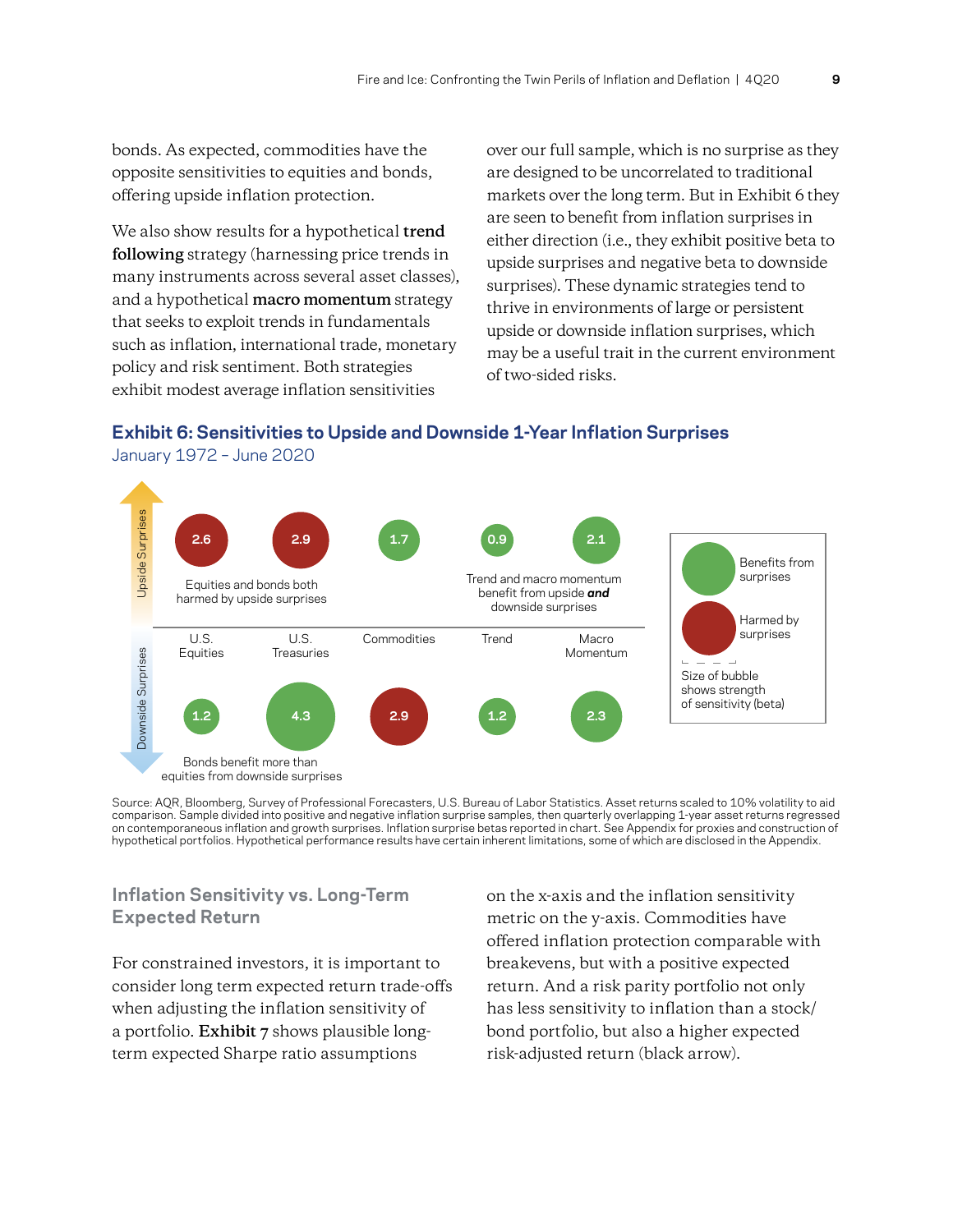



Source: AQR, Bloomberg, Survey of Professional Forecasters, U.S. Bureau of Labor Statistics. See Appendix for asset class proxies. Long-term expected Sharpe ratios are based on the assumption of equal Sharpe ratios for major asset classes, adjusted for breadth. Negative Sharpe ratio for Breakevens assumes positive inflation risk premium over the long term.

# <span id="page-9-0"></span>Putting It All Together

The 2010s was an exceptional decade for stock/ bond portfolios: an unusually long bull market for stocks, falling yields for bonds *and* a strong negative correlation between the two asset classes. Risk-balanced multi-asset portfolios struggled to keep up with traditional stock/bond allocations in that environment, hampered by sustained falls in commodity prices.

If inflation were to move up the news agenda, it is likely that equities and bonds would become more positively correlated, as they were for much of the twentieth century. In **Exhibit 8** we divide the last half-century

into two sub-samples by comparing the size of inflation and growth surprises, as a measure of relative uncertainty. The stock/ bond correlation has tended to be higher during periods when inflation uncertainty is heightened relative to growth uncertainty. Rising inflation would probably be bad for both asset classes. The chart also shows that commodities have tended to be strong diversifiers in these environments, and this is why most risk parity portfolios include a substantial allocation to commodities and other assets that offer inflation protection.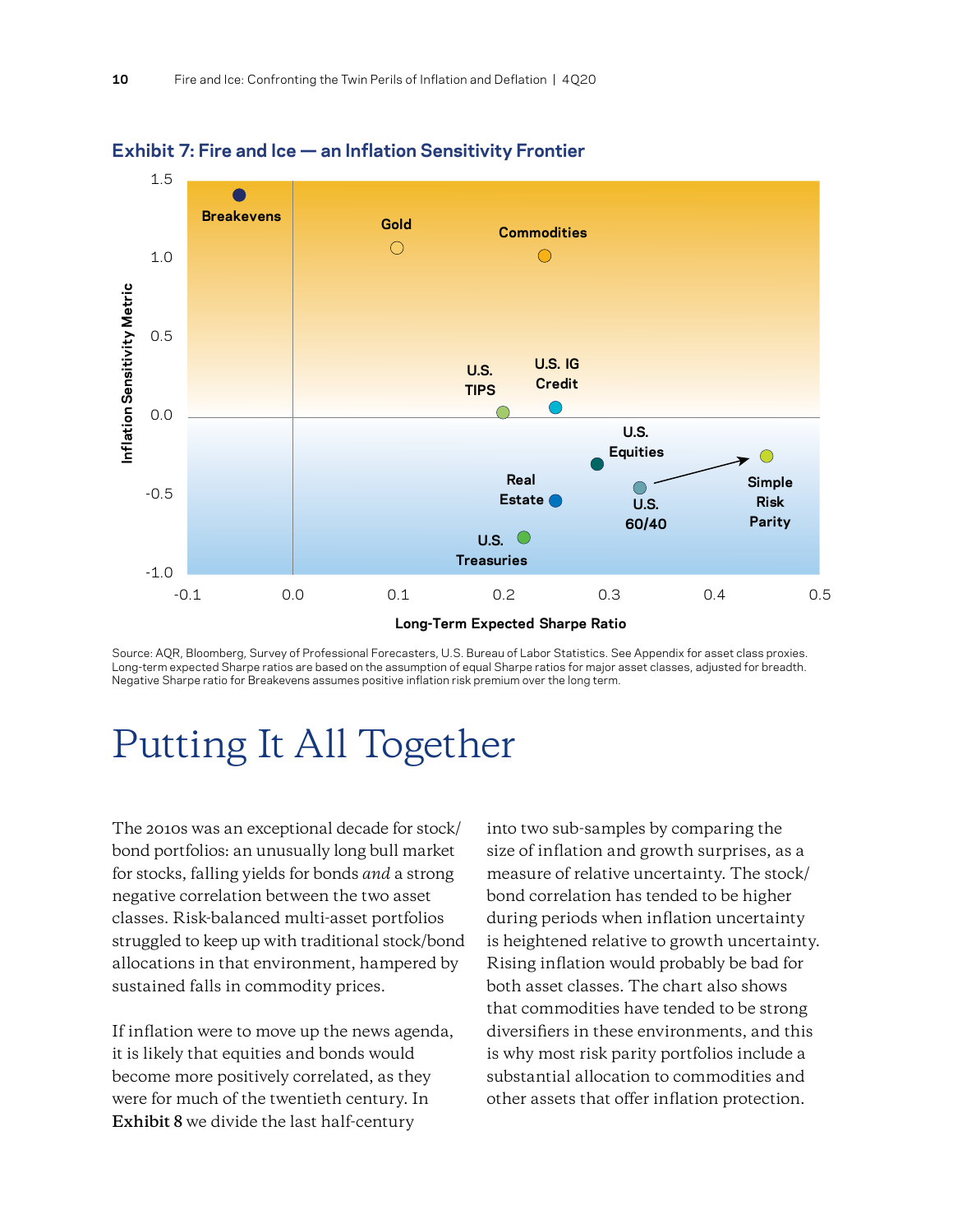

### **Exhibit 8: Major Asset Class Correlations for Different Inflation vs. Growth Surprise Periods**

Source: Bloomberg, Global Financial Data, Survey of Professional Forecasters, AQR. Correlations are for U.S. equities and Treasuries and are based on contemporaneous 12-month returns and surprises, at overlapping quarterly frequency. Surprise is defined as realized 12-month CPI or real GDP growth minus SPF starting forecast. Sample is divided into periods when magnitude of inflation surprise was bigger/smaller than growth surprise (ignoring sign of surprise), as a proxy for relative uncertainty. See Appendix for asset class proxies.

But risk parity also includes a substantial bond allocation. If inflation is coming, would it not be better simply to shift capital from bonds to real assets? Well, yes, but that was a very big 'if'. The great benefit of a risk parity strategy that includes both real assets and nominal bonds is that it has the potential to outperform a traditional portfolio in both inflationary and deflationary scenarios. Both present formidable risks to investors.

Our last analysis uses a different method to assess macroeconomic resilience at the portfolio level.<sup>7</sup> **Exhibit 9** shows how four portfolios have performed in different growth and inflation environments over the past 50 years, compared to their full-sample average performance. As we would expect, the traditional 60/40 portfolio (chart a) performs strongly in benign 'growth up' / 'inflation down' environments like the 2010s, but suffers in 'growth down' or 'inflation up' scenarios. The risk parity portfolio has much milder sensitivities (chart b), due to the better macro diversification across its three asset classes.

Chart (c) shows even milder sensitivities for a combination of trend following and macro momentum strategies. These dynamic absolute return strategies follow trends in prices and/or macro fundamentals, and can adopt long or short exposures in inflation sensitive assets depending on the unfolding macro scenario. Importantly, their dynamic exposures are expressed across a large number of globally diversified assets. An allocation to such strategies may be preferable to the concentrated macro timing bet implied by a tactical shift in asset allocation to express a view on future inflation. The dynamic market exposure they deliver may help increase resilience to a range of different macroeconomic outcomes — particularly the extreme inflationary or deflationary outcomes that would be most challenging for equity-dominated portfolios.

Finally, chart (d) shows the sensitivities of a sample portfolio that starts from global 60/40, then allocates 20% to risk parity and 10% each to trend following and macro momentum strategies. This gives a sense of how much the resilience of a traditional portfolio can be increased by a moderate reallocation. Relative performance during 'inflation up' environments is noticeably improved (gray circles), from a lackluster 0.3x to a more creditable 0.6x.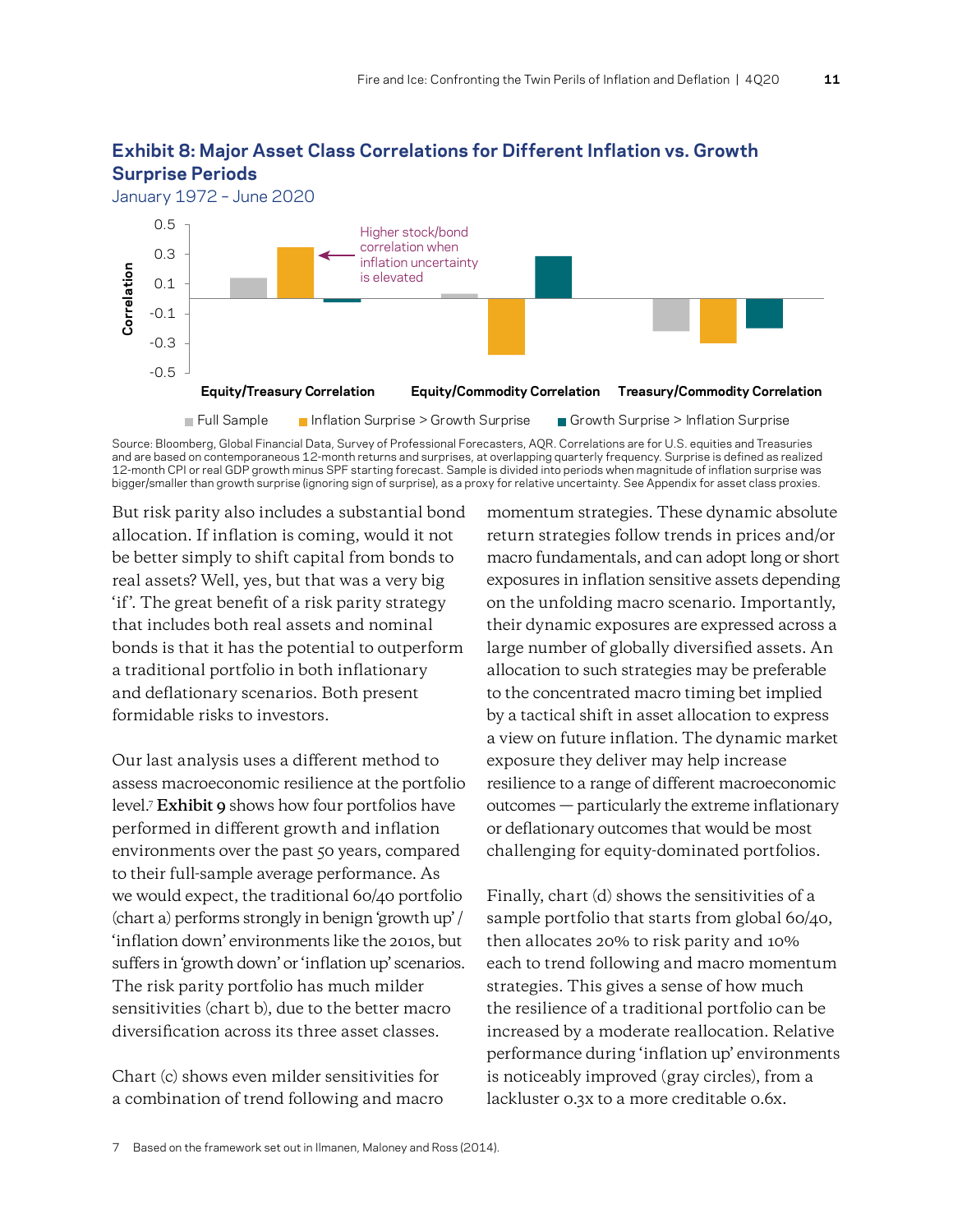### **Exhibit 9: Hypothetical Relative Performance across Growth and Inflation Environments**



Source: Bloomberg, AQR. Global 60/40 is 60% Global Equities and 40% Global Bonds. Simple Risk Parity is an equal risk-weighted combination of Global Equities, Global Bonds and Commodities, discounted to match our expected long-term Sharpe ratio for the strategy. Trend and Macro Momentum are hypothetical strategies described in the Appendix. Chart (d) shows a portfolio that starts from Global 60/40, then allocates 20% to Simple Risk Parity, 10% to Trend and 10% to Macro Momentum, funded pro rata from rest of the portfolio and rebalanced monthly. Please see Appendix for details on the construction of the macroeconomic environmental indicators. Hypothetical performance results have certain inherent limitations, some of which are disclosed in the Appendix.

# <span id="page-11-0"></span>Final Thoughts

At the beginning of this article we very briefly sketched out plausible arguments for both long-term inflationary and disinflationary outcomes of the current environment, that other commentators have covered in much greater detail. We presented analysis to help investors prepare their portfolios for a future

of heightened (but we believe two-sided) inflation uncertainty. Even investors with a strong view on the inflation outlook may wish to consider the benefits of allocating to a truly risk-balanced portfolio and/or to dynamic, systematic directional strategies, to mitigate the tail risks of an unexpected outcome.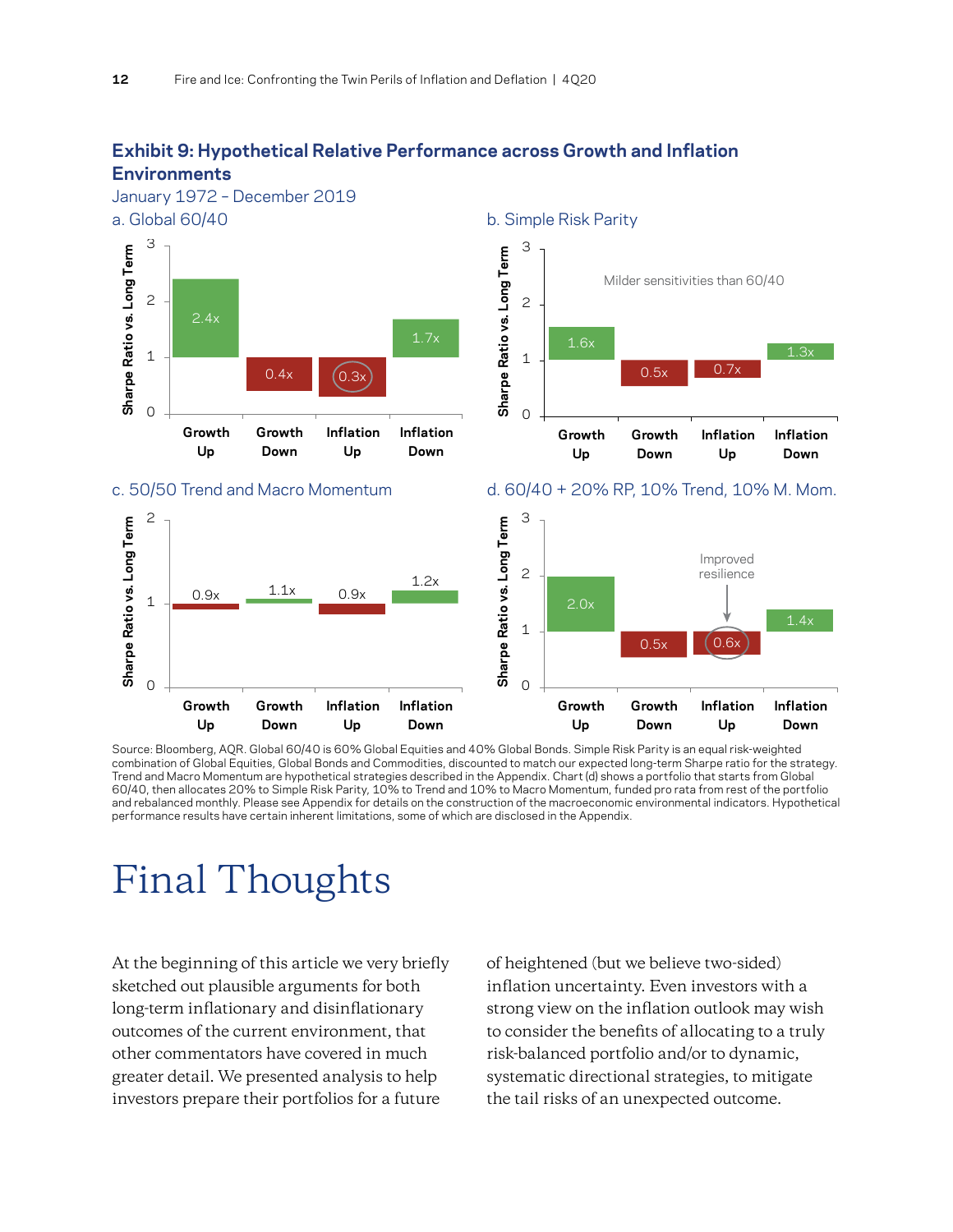# <span id="page-12-0"></span>References

- Boudoukh, J. and M. Richardson, 1993, "Stock returns and inflation: A long-horizon perspective," *American Economic Review*.
- Brooks, J., 2017, "A Half Century of Macro Momentum," AQR white paper.
- Hurst, B., Y. H. Ooi and L. Pedersen, 2014, "Time Series Momentum," *Journal of Financial Economics*, 104(2).
- Ilmanen, A., 2011, "Expected Returns," Wiley.
- Ilmanen, A., T. Maloney and A. Ross, 2014, "Exploring Macroeconomic Sensitivities", *Journal of Portfolio Management*, 40(3).
- Katz, M., H. Lustig and L. Nielsen, 2017, "Are stocks real assets? Sticky discount rates in stock markets," Review of Financial Studies.
- Katz, M. and C. Palazzolo, 2010, "Inflation in 2010 and Beyond? Practical Considerations for Institutional Asset Allocation," AQR white paper in two parts.
- Levine, A., Y. Ooi, M. Richardson and C. Sasseville, 2018, "Commodities for the Long Run," *Financial Analysts Journal*, 74(2).
- Nagel, S., 2016, "Long-run Inflation Uncertainty," *International Journal of Central Banking*, September issue.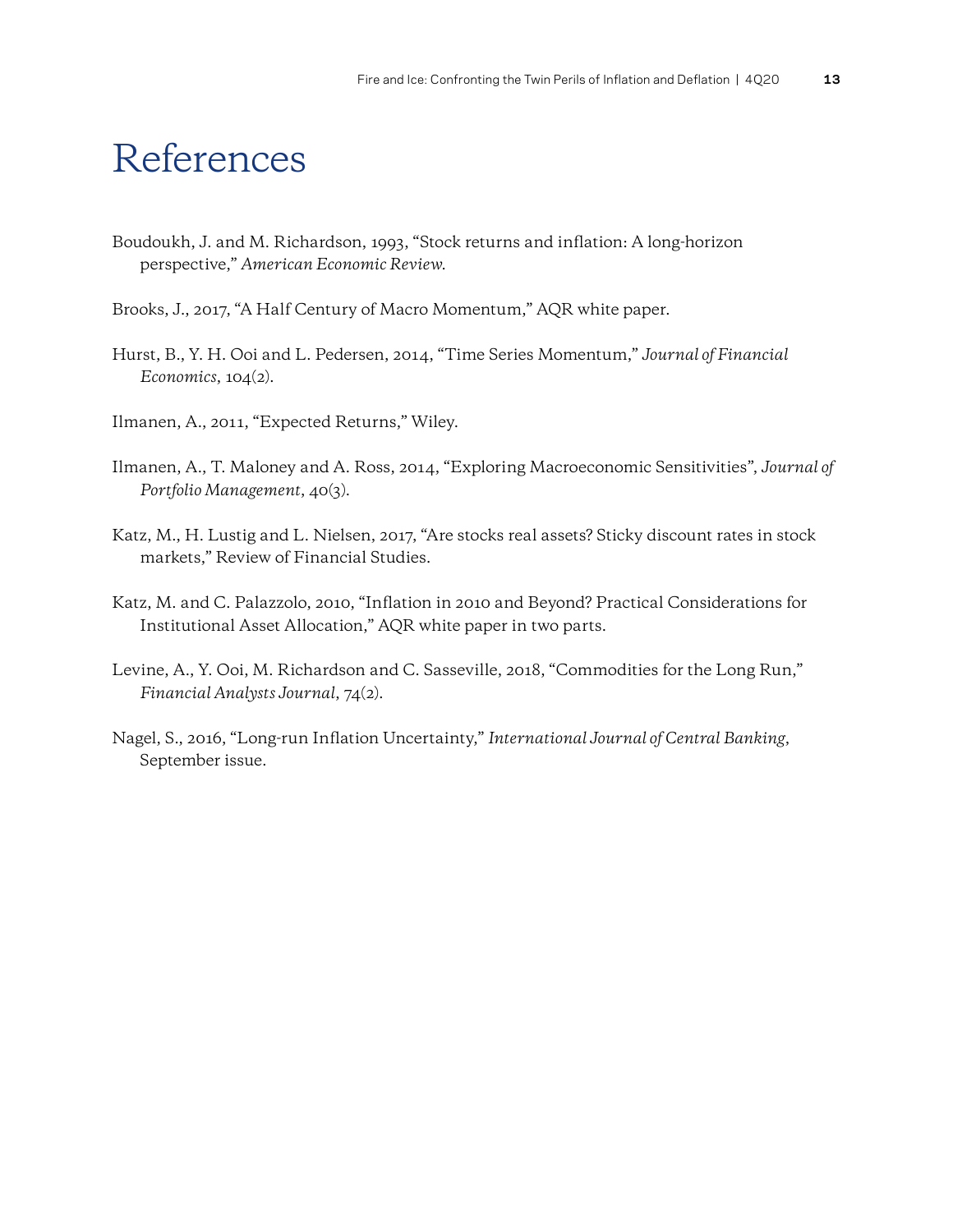# <span id="page-13-0"></span>Appendix

### **Inflation Sensitivity of Equity Sectors and Commodity Sectors**

The broad patterns outlined in Exhibit 5a highlight the inflation hedging credentials of commodities, and the vulnerability of equities. But within each of these asset classes we find considerable variation. **Exhibit A1a** shows our sensitivity metric for U.S. equity sectors since 1995. The stand-out sectors are energy, tech, energy-related utilities, industrials (especially capital goods), communications and materials (especially metals and mining). Analysis of European equity sectors' sensitivities to eurozone inflation gives similar results.

Among commodity sectors **(Exhibit A1b)**, energy and base metals have the highest scores, but importantly a basket of commodities has stronger sensitivity than any of its components. This may be because sector-specific exposures are reduced by diversification, allowing the common inflation sensitivity clearer expression. Or the basket may protect against more different types of inflation shocks, such as oil supply shocks (energies), demand-pull shocks (energies, base metals) and monetary shocks (precious metals). A diversified basket has also delivered the highest longterm risk-adjusted return, $8$  though it is likely to suffer when inflation expectations fall.





a. U.S. Equity Sectors 1995 – 2020 b. Commodity Sectors 1983 – 2020

Source: AQR, Bloomberg, Survey of Professional Forecasters, U.S. Bureau of Labor Statistics. GICS sector indices are designed to track major sectors of the U.S. equity market. Sub-indices of the GSCI are designed to track individual commodities, components and sectors. Sample periods are determined by data availability.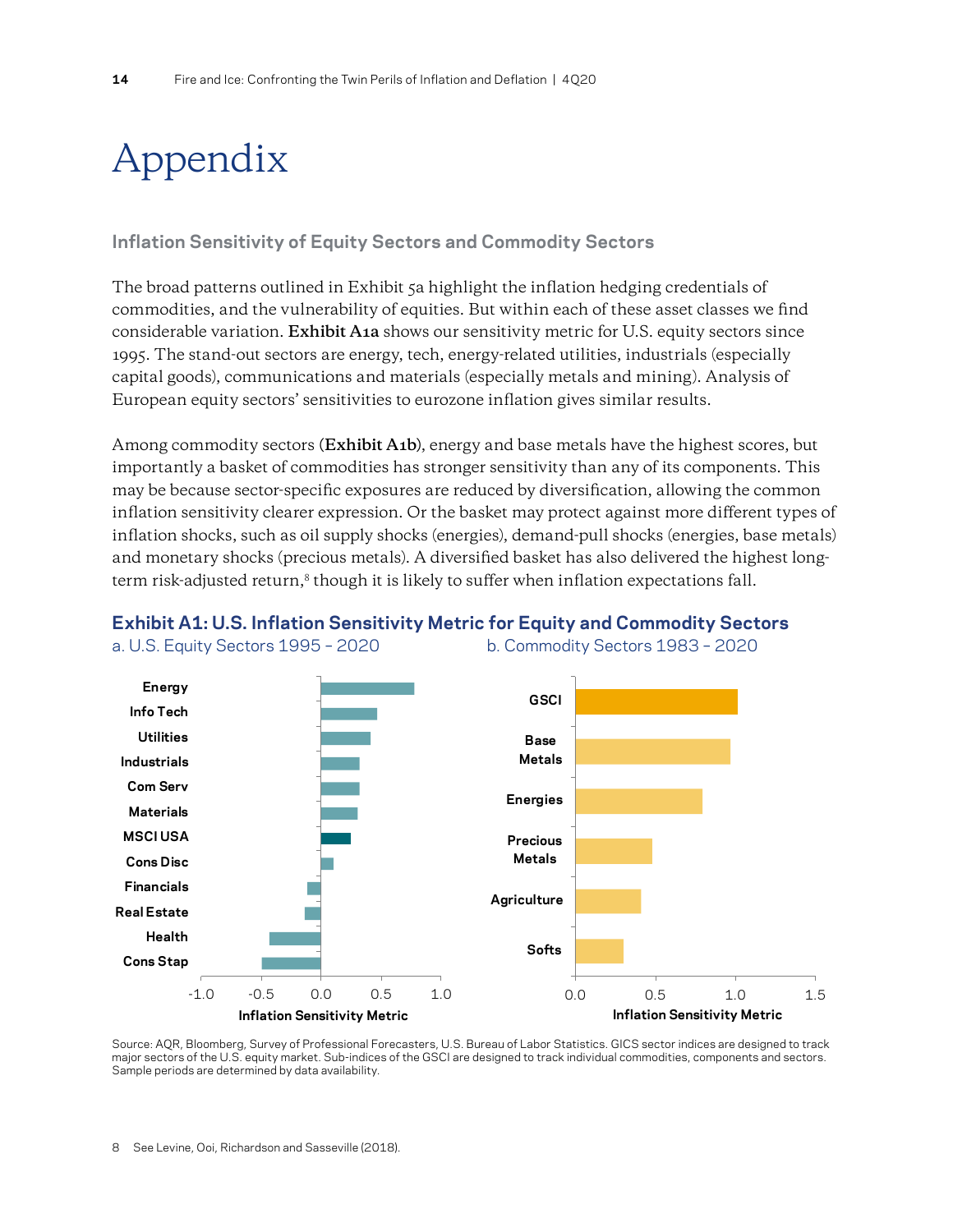### **Methodology for Inflation Sensitivity Metric**

The metric combines three measures of changing inflation expectations.

- 1. Relative risk-adjusted performance in positive versus negative 12-month inflation surprise periods. Surprises imply realizations that were not already reflected in prices, and coincide with changes in expectations. To control for growth exposure, within each of the inflation surprise categories we average results for positive and negative growth surprise sub-periods.
- 2. Relative risk-adjusted performance in decreasing versus increasing inflation regimes. Inflation trends tend to impact prices, as expectations are anchored to previous realizations. To control for growth exposure, within each of the inflation regime categories we average results for positive, flat and negative growth regime sub-periods.
- 3. Realized correlation of monthly excess returns to subsequent 12-month inflation. Changes in expectations tend to be reflected in subsequent realized inflation. To control for growth exposure we use partial correlations, adjusting for the inflation/growth correlation over the period.

The measures are combined as follows, to give roughly equal volatility weights: Inflation Sensitivity Metric = ((difference in Sharpe ratio in positive vs. negative inflation surprise periods) + ( $0.5*$ (difference in Sharpe ratio in increasing vs. decreasing inflation regime)) +  $\zeta^*$  (correlation with future inflation))) / 2. A positive score indicates stronger performance when inflation expectations are rising.

| Investment             | <b>Proxy</b>                                                                                                                                                                                                                                                                                                                      | <b>Source</b>                    |
|------------------------|-----------------------------------------------------------------------------------------------------------------------------------------------------------------------------------------------------------------------------------------------------------------------------------------------------------------------------------|----------------------------------|
| U.S. Equities          | MSCI US Net TR Index                                                                                                                                                                                                                                                                                                              | Bloomberg                        |
| U.S. Bonds             | 10-year U.S. Treasury                                                                                                                                                                                                                                                                                                             | GFD                              |
| U.S. 60/40             | 60% US Equities, 40% US Treasuries as defined above                                                                                                                                                                                                                                                                               | Bloomberg, GFD                   |
| US IG Credit<br>Excess | Barclays U.S. IG Credit Excess Return Index (Barclays U.S. IG Corporate Bond<br>Index minus duration-matched Treasuries)                                                                                                                                                                                                          | <b>Barclays</b>                  |
| <b>B/E</b> Inflation   | Long 10-year U.S. TIPS, short 10-year U.S. Treasury                                                                                                                                                                                                                                                                               | Bloomberg, GFD                   |
| U.S. TIPS              | From 1997, U.S 10-year TIPS. Before 1997, synthetic returns based on nominal<br>Treasury yields and survey-based expected inflation.                                                                                                                                                                                              | Bloomberg,<br>inflation as above |
| Real Estate            | 50% FTSE Nareit All REITs Index (listed), 50% NCREIF Property Index (unlisted)                                                                                                                                                                                                                                                    | Bloomberg                        |
| Commodities            | S&P GSCI Total Return Index                                                                                                                                                                                                                                                                                                       | Bloomberg                        |
| Gold                   | S&P GSCI Gold Total Return Index                                                                                                                                                                                                                                                                                                  | Bloomberg                        |
| Simple Risk<br>Parity  | Hypothetical strategy that allocates equal volatility to 3 asset classes: developed<br>equities (GDP-weighted), government bonds (GDP-weighted) and commodities<br>(equal-weighted). Allocations are based on rolling 12-month volatility.                                                                                        | <b>AQR</b>                       |
| Trend Following        | Hypothetical Time Series Momentum strategy from Moskowitz, Ooi and Pedersen<br>(2012) (12-month trend-following strategies applied to futures for equity indices,<br>government bonds, currencies and commodities). Discounted by 50% until Aug<br>2012, then 25% thereafter and scaled to 8% volatility.                         | AQR Data<br>Library              |
| Macro<br>Momentum      | Hypothetical long/short and directional strategies in equity indices, fixed income<br>and currencies, with signals based on the following macro momentum themes as<br>described in Brooks (2017): Business Cycle, International Trade, Monetary Policy,<br>Risk Sentiment. Discounted by 50% until Dec 2011, then 25% thereafter. | <b>AOR</b>                       |

#### **Asset Class Proxies for Inflation Sensitivity Analysis**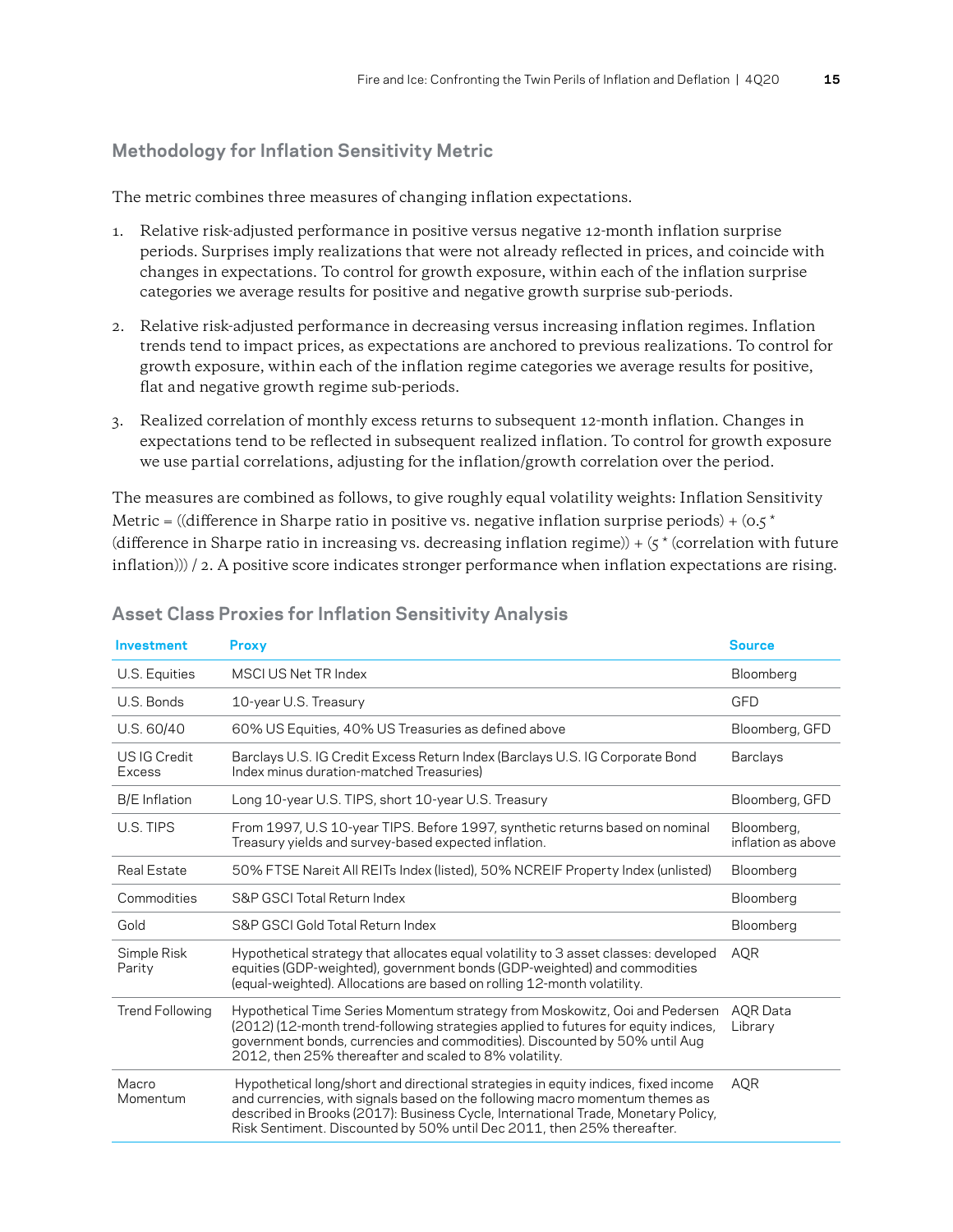### **Methodology for Growth and Inflation 'Up' and 'Down' Analysis**

Each of our macro indicators combines two series, which are first normalized to Z–scores: that is, we subtract a historical mean from each observation and divide by a historical volatility. When we classify our quarterly 12–month periods into, say, 'growth up' and 'growth down' periods, we compare actual observations to the median so as to have an equal number of up and down observations. The underlying series for our **growth** indicator are the Chicago Fed National Activity Index (CFNAI) and the "surprise" in industrial production (IP) growth over the past year. CFNAI combines 85 monthly indicators of U.S. economic activity. The other series – the difference between actual annual IP growth and the forecast a year earlier – is narrower but more directly captures the surprise effect. We use median forecasts from the Survey of Professional Forecasters data as published by the Philadelphia Fed. Our **inflation** indicator is also an average of two normalized series. One series measures the level of inflation (CPIYOY minus its mean, divided by volatility), while the other measures the surprise element in realized inflation (CPIYOY minus consensus economist forecast a year earlier). For further detail and discussion see Ilmanen, Maloney and Ross (2014).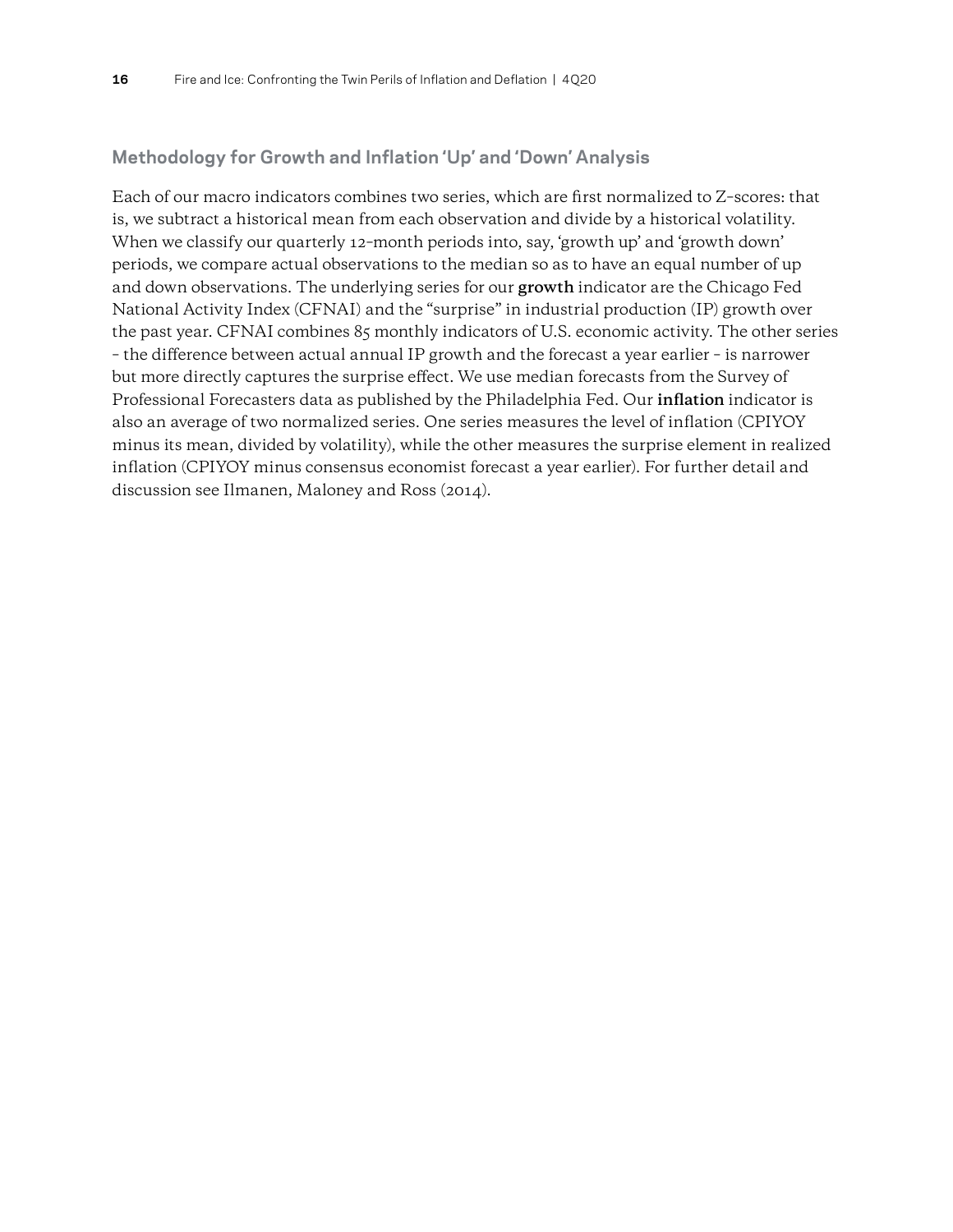# Disclosures

This document has been provided to you solely for information purposes and does not constitute an offer or solicitation of an offer or any advice or recommendation to purchase any securities or other financial instruments and may not be construed as such. The factual information set forth herein has been obtained or derived from sources believed by the author and AQR Capital Management, LLC ("AQR"), to be reliable, but it is not necessarily all-inclusive and is not guaranteed as to its accuracy and is not to be regarded as a representation or warranty, express or implied, as to the information's accuracy or completeness, nor should the attached information serve as the basis of any investment decision. This document is not to be reproduced or redistributed without the written consent of AQR. The information set forth herein has been provided to you as secondary information and should not be the primary source for any investment or allocation decision.

#### **Past performance is not a guarantee of future performance.**

This presentation is not research and should not be treated as research. This presentation does not represent valuation judgments with respect to any financial instrument, issuer, security, or sector that may be described or referenced herein and does not represent a formal or official view of AQR.

The views expressed reflect the current views as of the date hereof, and neither the author nor AQR undertakes to advise you of any changes in the views expressed herein. It should not be assumed that the author or AQR will make investment recommendations in the future that are consistent with the views expressed herein, or use any or all of the techniques or methods of analysis described herein in managing client accounts. AQR and its affiliates may have positions (long or short) or engage in securities transactions that are not consistent with the information and views expressed in this presentation.

The information contained herein is only as current as of the date indicated and may be superseded by subsequent market events or for other reasons. Charts and graphs provided herein are for illustrative purposes only. The information in this presentation has been developed internally and/or obtained from sources believed to be reliable; however, neither AQR nor the author guarantees the accuracy, adequacy, or completeness of such information. Nothing contained herein constitutes investment, legal, tax, or other advice, nor is it to be relied on in making an investment or other decision.

There can be no assurance that an investment strategy will be successful. Historic market trends are not reliable indicators of actual future market behavior or future performance of any particular investment, which may differ materially, and should not be relied upon as such. Target allocations contained herein are subject to change. There is no assurance that the target allocations will be achieved, and actual allocations may be significantly different from those shown here. This presentation should not be viewed as a current or past recommendation or a solicitation of an offer to buy or sell any securities or to adopt any investment strategy.

The information in this presentation might contain projections or other forward-looking statements regarding future events, targets, forecasts, or expectations regarding the strategies described herein and is only current as of the date indicated. There is no assurance that such events or targets will be achieved and might be significantly different from that shown here. The information in this presentation, including statements concerning financial market trends, is based on current market conditions, which will fluctuate and may be superseded by subsequent market events or for other reasons. Performance of all cited indices is calculated on a total return basis with dividends reinvested.

The investment strategy and themes discussed herein may be unsuitable for investors depending on their specific investment objectives and financial situation. Please note that changes in the rate of exchange of a currency might affect the value, price, or income of an investment adversely. Neither AQR nor the author assumes any duty to, nor undertakes to update forward-looking statements. No representation or warranty, express or implied, is made or given by or on behalf of AQR, the author, or any other person as to the accuracy and completeness or fairness of the information contained in this presentation, and no responsibility or liability is accepted for any such information. By accepting this presentation in its entirety, the recipient acknowledges its understanding and acceptance of the foregoing statement. Diversification does not eliminate the risk of experiencing investment losses.

Information contained on third party websites that AQR may link to are not reviewed in their entirety for accuracy and AQR assumes no liability for the information contained on these websites.

Broad-based securities indices are unmanaged and are not subject to fees and expenses typically associated with managed accounts or investment funds. Investments cannot be made directly in an index

#### **Index Definitions:**

The **MSCI US Index** is a free float-adjusted market capitalization index that is designed to measure the performance large and mid cap equities in the United States.

The **MSCI World Index** is a free float-adjusted market capitalization index that is designed to measure the large and mid cap equity market performance of 23 developed countries.

The **Bloomberg Barclays US Corporate Bond Credit Excess Return Index** represents the corporates portion of the Bloomberg Barclays Global Aggregate index grouping, and subtracts the returns of duration-matched U.S. Treasuries.

The **FTSE Nareit All REITs Index** is a market capitalization-weighted index that and includes all tax-qualified real estate investment trusts (REITs) that are listed on the New York Stock Exchange, the American Stock Exchange or the NASDAQ National Market List.

The **NCREIF Property Index** measures the performance of real estate investments on a quarterly basis and evaluates the rate of returns in the market. The NPI covers properties that are acquired in place of institutional investors that are exempted from taxes in the fiduciary environment.

The **S&P GSCI®** is a composite index of commodity sector returns representing an unleveraged, long-only investment in commodity futures that is broadly diversified across the spectrum of commodities.